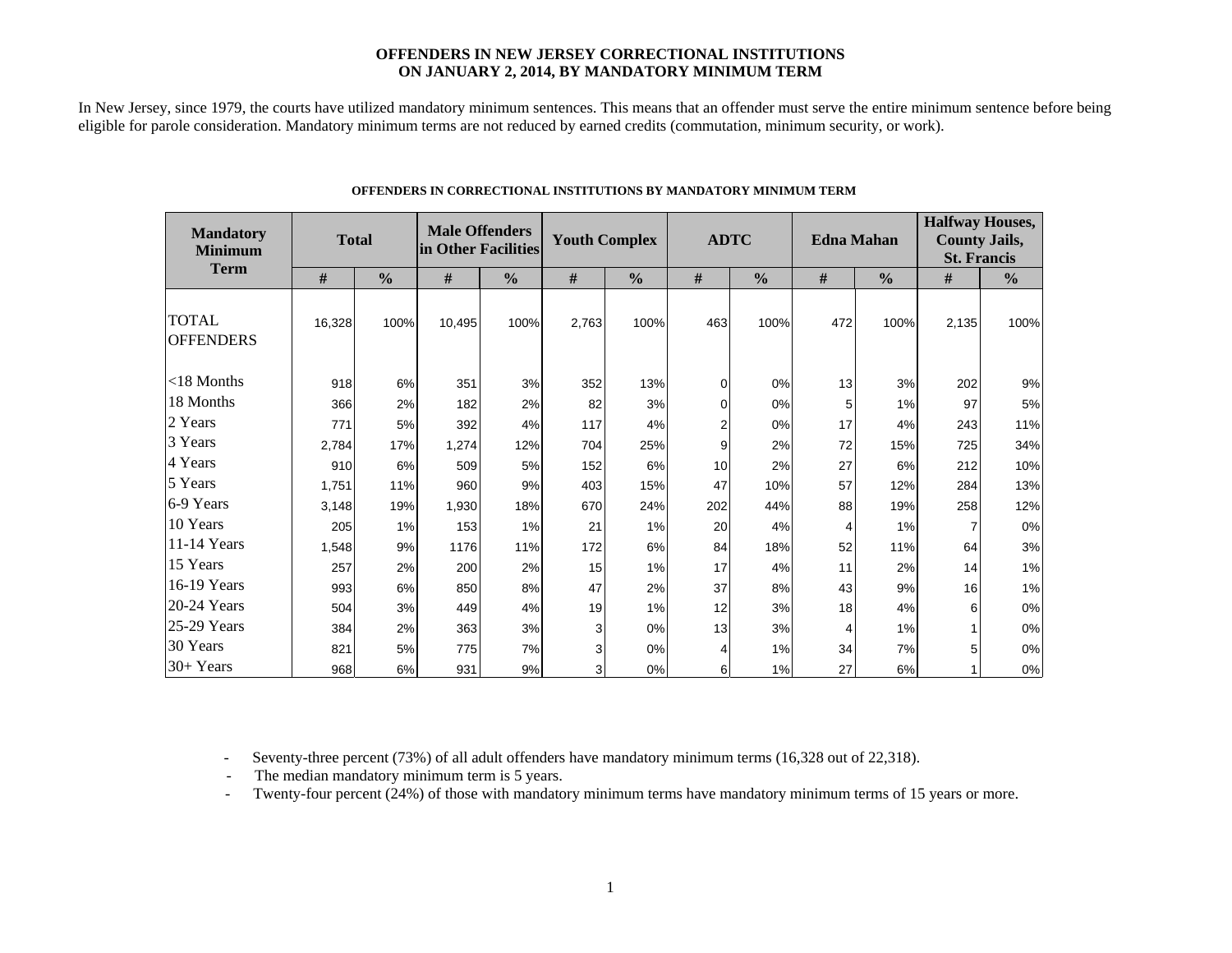| <b>Institution</b>   | <b>Total</b>  | < 18<br><b>Months</b> | 18<br><b>Months</b> | $\overline{2}$<br>Years | $\mathbf{3}$<br>Years | 4<br>Years | 5<br>Years | $6-9$<br>Years | 10<br>Years    | $11 - 14$<br>Years | 15<br>Years | $16 - 19$<br>Years | $20 - 24$<br>Years | 25-29<br>Years | 30<br><b>Years</b> | $30+$<br>Years  |
|----------------------|---------------|-----------------------|---------------------|-------------------------|-----------------------|------------|------------|----------------|----------------|--------------------|-------------|--------------------|--------------------|----------------|--------------------|-----------------|
|                      |               |                       |                     |                         |                       |            |            |                |                |                    |             |                    |                    |                |                    |                 |
| <b>Bayside</b>       | 774           | 43                    | 18                  | 33                      | 151                   | 69         | 110        | 184            | 14             | 72                 | 13          | 35                 | 11                 | 7              | 13                 | $\mathbf{1}$    |
| <b>Main</b>          | 100%          | 6%                    | 2%                  | 4%                      | 20%                   | 9%         | 14%        | 24%            | 2%             | 9%                 | 2%          | 5%                 | 1%                 | 1%             | 2%                 | 0%              |
| <b>Bayside</b>       | 401           | 46                    | 17                  | 27                      | 72                    | 22         | 40         | 64             | $\overline{2}$ | 60                 | 9           | 21                 | 8                  | $\overline{2}$ | 11                 | 0l              |
| Farm                 | 100%          | 11%                   | 4%                  | 7%                      | 18%                   | 5%         | 10%        | 16%            | 0%             | 15%                | 2%          | 5%                 | 2%                 | 0%             | 3%                 | $0\%$           |
| <b>Bayside</b>       | 235           | 18                    | 8                   | 15                      | 53                    | 17         | 36         | 53             | 3              | 18                 | 3           | $\overline{7}$     | $\overline{c}$     | $\Omega$       | $\overline{2}$     | 0l              |
| Ancora               | 100%          | 8%                    | 3%                  | 6%                      | 23%                   | 7%         | 15%        | 23%            | 1%             | 8%                 | 1%          | 3%                 | 1%                 | 0%             | 1%                 | $0\%$           |
| <b>Bayside Total</b> | 1,410<br>100% | 107<br>8%             | 43<br>3%            | 75<br>5%                | 276<br>20%            | 108<br>8%  | 186<br>13% | 301<br>21%     | 19<br>1%       | 150<br>11%         | 25<br>2%    | 63<br>4%           | 21<br>1%           | 9<br>1%        | 26<br>2%           | $\vert$ 1<br>0% |
|                      |               |                       |                     |                         |                       |            |            |                |                |                    |             |                    |                    |                |                    |                 |
| <b>CRAF</b>          | 70            | 11                    | 11                  | 25                      | 20                    | $\Omega$   | 3          | $\overline{0}$ | $\overline{0}$ | 0                  | $\mathbf 0$ | $\overline{0}$     | $\overline{0}$     | $\overline{0}$ | $\Omega$           | $\overline{0}$  |
| <b>Jones Farm</b>    | 100%          | 16%                   | 16%                 | 36%                     | 29%                   | 0%         | 4%         | 0%             | 0%             | 0%                 | 0%          | 0%                 | 0%                 | 0%             | 0%                 | 0%              |
| <b>CRAF</b>          | 146           | 9                     | 3                   | 16                      | 51                    | 21         | 23         | 18             | 0              | 4                  | 0           | $\Omega$           |                    | 0              | $\Omega$           | $\overline{0}$  |
| <b>Reception</b>     | 100%          | 6%                    | 2%                  | 11%                     | 35%                   | 14%        | 16%        | 12%            | 0%             | 3%                 | 0%          | 0%                 | 1%                 | 0%             | 0%                 | $0\%$           |
| <b>CRAF Total</b>    | 216           | 20                    | 14                  | 41                      | 71                    | 21         | 26         | 18             | $\overline{0}$ | 4                  | $\mathbf 0$ | $\overline{0}$     |                    | 0              | $\Omega$           | $\overline{0}$  |
|                      | 100%          | 9%                    | 6%                  | 19%                     | 33%                   | 10%        | 12%        | 8%             | 0%             | 2%                 | 0%          | 0%                 | 0%                 | 0%             | 0%                 | 0%              |
| <b>East Jersey</b>   | 1,276         | 4                     | $\Omega$            | $\overline{4}$          | 23                    | 14         | 34         | 174            | 23             | 222                | 48          | 242                | 129                | 82             | 191                | 86              |
|                      | 100%          | 0%                    | 0%                  | 0%                      | 2%                    | 1%         | 3%         | 14%            | 2%             | 17%                | 4%          | 19%                | 10%                | 6%             | 15%                | 7%              |
|                      |               |                       |                     |                         |                       |            |            |                |                |                    |             |                    |                    |                |                    |                 |

### **Prison Complex Offenders By Mandatory Minimum Term**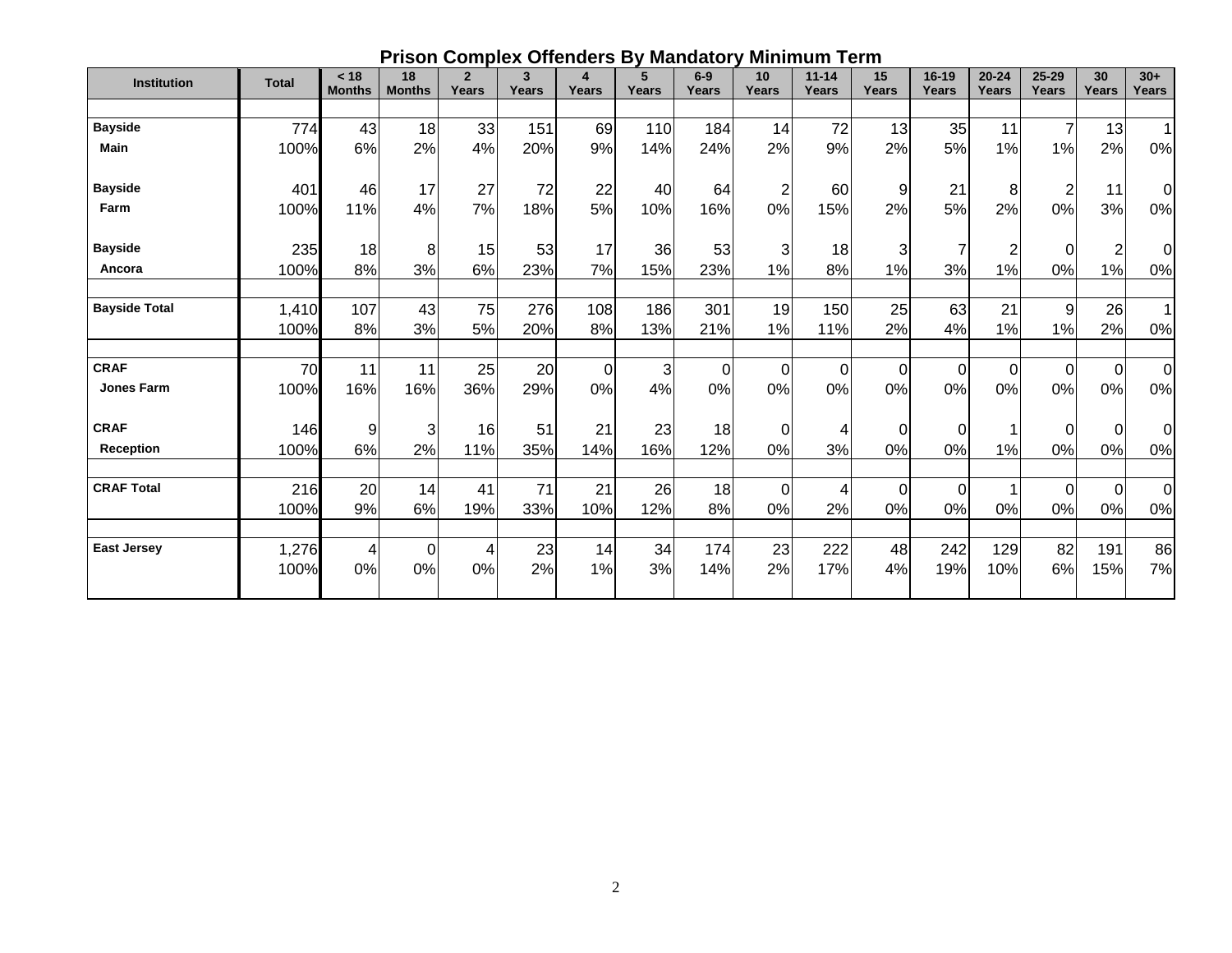# **Prison Complex Offenders By Mandatory Minimum Term**

| <b>Institution</b>                                  | <b>Total</b> | < 18<br><b>Months</b> | 18<br><b>Months</b> | $\overline{2}$<br>Years | $\mathbf{3}$<br>Years | 4<br>Years | 5<br>Years | $6-9$<br>Years | 10<br>Years    | $11 - 14$<br>Years | 15<br>Years | 16-19<br>Years | $20 - 24$<br>Years | $25 - 29$<br>Years | 30<br>Years    | $30+$<br><b>Years</b> |
|-----------------------------------------------------|--------------|-----------------------|---------------------|-------------------------|-----------------------|------------|------------|----------------|----------------|--------------------|-------------|----------------|--------------------|--------------------|----------------|-----------------------|
|                                                     |              |                       |                     |                         |                       |            |            |                |                |                    |             |                |                    |                    |                |                       |
| <b>Midstate</b>                                     | 322          | 24                    | 16                  | 35                      | 111                   | 36         | 42         | 45             | $\overline{2}$ | 11                 | 0           | $\mathbf 0$    | 0                  | $\overline{0}$     | $\overline{0}$ | $\overline{0}$        |
|                                                     | 100%         | 7%                    | 5%                  | 11%                     | 34%                   | 11%        | 13%        | 14%            | 1%             | 3%                 | 0%          | 0%             | 0%                 | 0%                 | 0%             | 0%                    |
|                                                     |              |                       |                     |                         |                       |            |            |                |                |                    |             |                |                    |                    |                |                       |
| <b>NJ State Prison</b>                              | 1,672        | 11                    | $\overline{3}$      | 11                      | 36                    | 9          | 30         | 74             | 11             | 71                 | 26          | 90             | 87                 | 148                | 304            | 761                   |
|                                                     | 100%         | 1%                    | 0%                  | 1%                      | 2%                    | 1%         | 2%         | 4%             | 1%             | 4%                 | 2%          | 5%             | 5%                 | 9%                 | 18%            | 46%                   |
| <b>Northern</b>                                     | 1,417        | 31                    | 19                  | 30                      | 127                   | 61         | 140        | 335            | 28             | 218                | 28          | 143            | 67                 | 47                 | 110            | 33                    |
| <b>Main</b>                                         | 100%         | 2%                    | 1%                  | 2%                      | 9%                    | 4%         | 10%        | 24%            | 2%             | 15%                | 2%          | 10%            | 5%                 | 3%                 | 8%             | 2%                    |
| <b>Northern</b>                                     | 368          | 13                    | 12                  | 23                      | 75                    | 22         | 50         | 69             | 8              | 38                 | 4           | 22             | 12                 | 9                  | 6              | 5                     |
| <b>Ad Seg Male</b>                                  | 100%         | 4%                    | 3%                  | 6%                      | 20%                   | 6%         | 14%        | 19%            | 2%             | 10%                | 1%          | 6%             | 3%                 | 2%                 | 2%             | 1%                    |
| <b>Northern Total</b>                               | 1,785        | 44                    | 31                  | 53                      | 202                   | 83         | 190        | 404            | 36             | 256                | 32          | 165            | 79                 | 56                 | 116            | 38                    |
|                                                     | 100%         | 2%                    | 2%                  | 3%                      | 11%                   | 5%         | 11%        | 23%            | 2%             | 14%                | 2%          | 9%             | 4%                 | 3%                 | 6%             | 2%                    |
| Southern                                            | 1,172        | 83                    | 49                  | 110                     | 302                   | 117        | 185        | 220            | 11             | 56                 | 6           | 22             | 5                  | 3                  | 3              | $\overline{0}$        |
|                                                     | 100%         | 7%                    | 4%                  | 9%                      | 26%                   | 10%        | 16%        | 19%            | 1%             | 5%                 | 1%          | 2%             | 0%                 | 0%                 | 0%             | 0%                    |
| <b>South Woods</b>                                  | 2,642        | 58                    | 26                  | 63                      | 253                   | 121        | 267        | 694            | 51             | 406                | 63          | 268            | 127                | 65                 | 135            | 45                    |
|                                                     | 100%         | 2%                    | 1%                  | 2%                      | 10%                   | 5%         | 10%        | 26%            | 2%             | 15%                | 2%          | 10%            | 5%                 | 2%                 | $5%$           | 2%                    |
| <b>Subtotal</b>                                     | 10,495       | 351                   | 182                 | 392                     | 1,274                 | 509        | 960        | 1,930          | 153            | 1,176              | 200         | 850            | 449                | 363                | 775            | 931                   |
| <b>Male Offenders in</b><br><b>Other Facilities</b> | 100%         | 3%                    | 2%                  | 4%                      | 12%                   | 5%         | 9%         | 18%            | 1%             | 11%                | 2%          | 8%             | 4%                 | 3%                 | 7%             | 9%                    |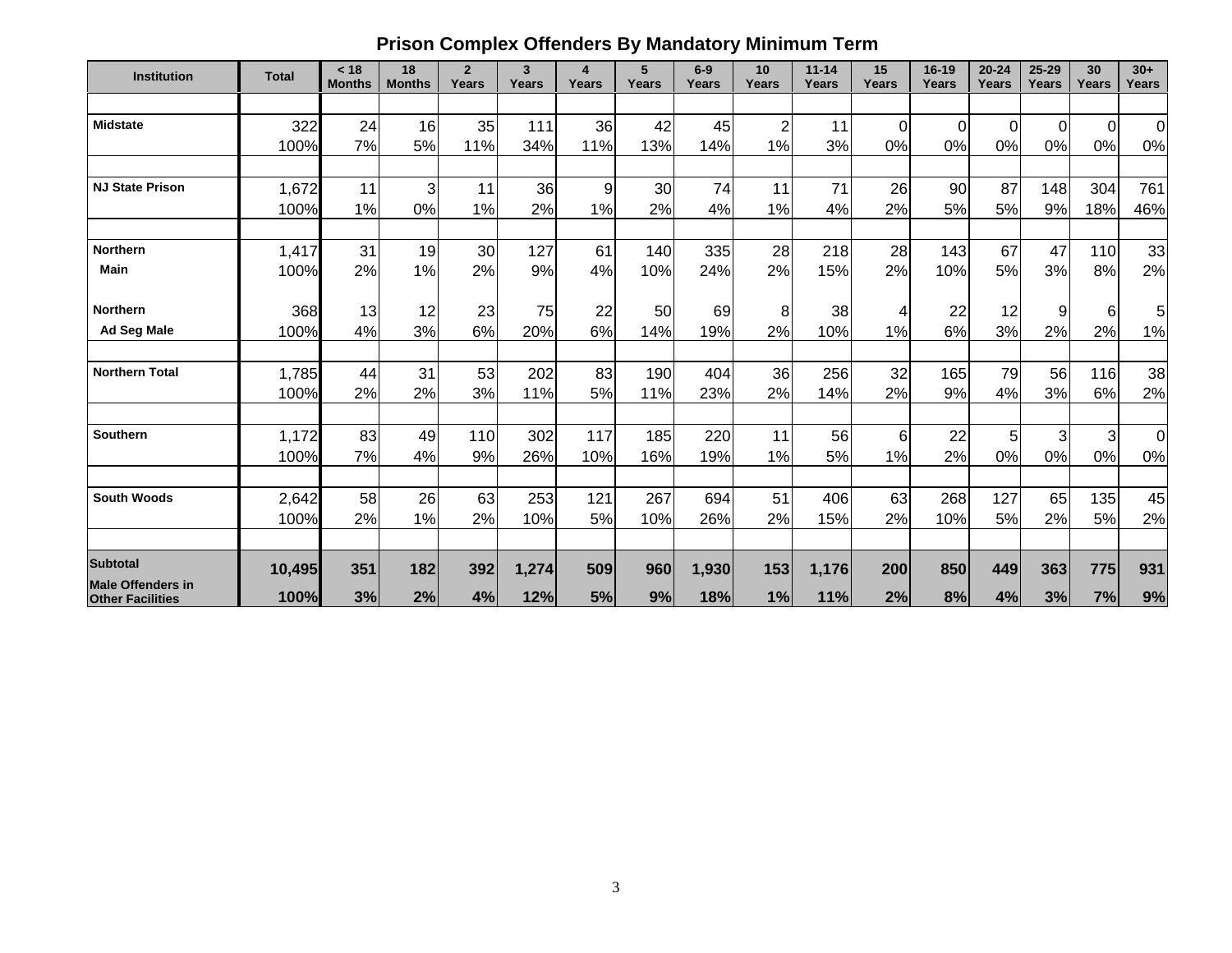| <b>Institution</b>    | <b>Total</b> | < 18<br>Months | 18<br><b>Months</b> | $\overline{2}$<br>Years | 3<br>Years | 4<br>Years      | Years | $6-9$<br>Years | 10<br>Years | $11 - 14$<br>Years | 15<br>Years     | 16-19<br>Years | $20 - 24$<br>Years | $25 - 29$<br>Years | 30<br>Years | $30+$<br>Years |
|-----------------------|--------------|----------------|---------------------|-------------------------|------------|-----------------|-------|----------------|-------------|--------------------|-----------------|----------------|--------------------|--------------------|-------------|----------------|
|                       |              |                |                     |                         |            |                 |       |                |             |                    |                 |                |                    |                    |             |                |
| <b>ADTC</b>           | 463          |                |                     | ົ                       | 9          | 10 <sub>1</sub> | 47    | 202            | 20          | 84                 | 17              | 37             | 12                 | 13                 |             | $6 \mid$       |
|                       | 100%         | 0%             | 0%                  | 0%                      | 2%         | 2%              | 10%   | 44%            | 4%          | 18%                | 4%              | 8%             | 3%                 | 3%                 | 1%          | 1%             |
|                       |              |                |                     |                         |            |                 |       |                |             |                    |                 |                |                    |                    |             |                |
| <b>Subtotal</b>       | 10,958       | 351            | 182                 | 394                     | 1,283      | 519             | 1,007 | 2,132          | 173         | 1,260              | 217             | 887            | 461                | 376                | 779         | 937            |
|                       | 100%         | 3%             | 2%                  | 4%                      | 12%        | 5%              | 9%    | 19%            | 2%          | 11%                | 2%              | 8%             | 4%                 | 3%                 | 7%          | 9%             |
|                       |              |                |                     |                         |            |                 |       |                |             |                    |                 |                |                    |                    |             |                |
| <b>Mahan - Female</b> | 472          | 13             | 5                   | 17 <sub>1</sub>         | 72         | 27              | 57    | 88             |             | 52                 | 11 <sub>1</sub> | 43             | 18                 | 4                  | 34          | 27             |
| <b>Prison</b>         | 100%         | 3%             | 1%                  | 4%                      | 15%        | 6%              | 12%   | 19%            | $1\%$       | 11%                | 2%              | 9%             | 4%                 | $1\%$              | 7%          | 6%             |
|                       |              |                |                     |                         |            |                 |       |                |             |                    |                 |                |                    |                    |             |                |
| <b>Total Prison</b>   | 11,430       | 364            | 187                 | 411                     | 1,355      | 546             | 1,064 | 2,220          | 177         | 1,312              | 228             | 930            | 479                | 380                | 813         | 964            |
| <b>Complex</b>        | 100%         | 3%             | 2%                  | 4%                      | 12%        | 5%              | 9%    | 19%            | 2%          | 11%                | 2%              | 8%             | 4%                 | 3%                 | 7%          | 8%             |

## **Prison Complex Offenders By Mandatory Minimum Term**

#### **ADTC** MALE OFFENDERS IN OTHER FACILITIES

#### **FEMALE OFFENDERS**



2 Yrs 3.7%18 Months 1.7%< 18 Months3.3%3 Yrs 12.1%4 Yrs 4.8% 5 Yrs 9.1% 6-9 Yrs 18.4%10-14 Yrs 12.7%15 Yrs or More 34.0%

The median mandatory minimum term at ADTC is 8 years 6 months.

Eighty-two percent (82%) of the ADTC population have mandatory minimum sentences (463 of 567).

Forty-two percent (42%) have mandatory minimum terms of 10 years or longer.

Of the 14,353 Male Offenders in Other Facilities, 73% (10,495) have mandatory minimum terms.

The median mandatory minimum term for Male Offenders in Other Facilities is 7 years (ADTC excluded).

Ninety-one percent (91%) of New Jersey State Prison inmates have mandatory minimum terms and 85% percent of those have minimum terms of 15 years or more.



The median mandatory minimum term at Edna Mahan is 6 years.

At Edna Mahan, 62.7% of the females housed have minimum terms (472 of 752).

Forty-one percent (41%) of the females with mandatory minimum terms have terms of 5 years or less.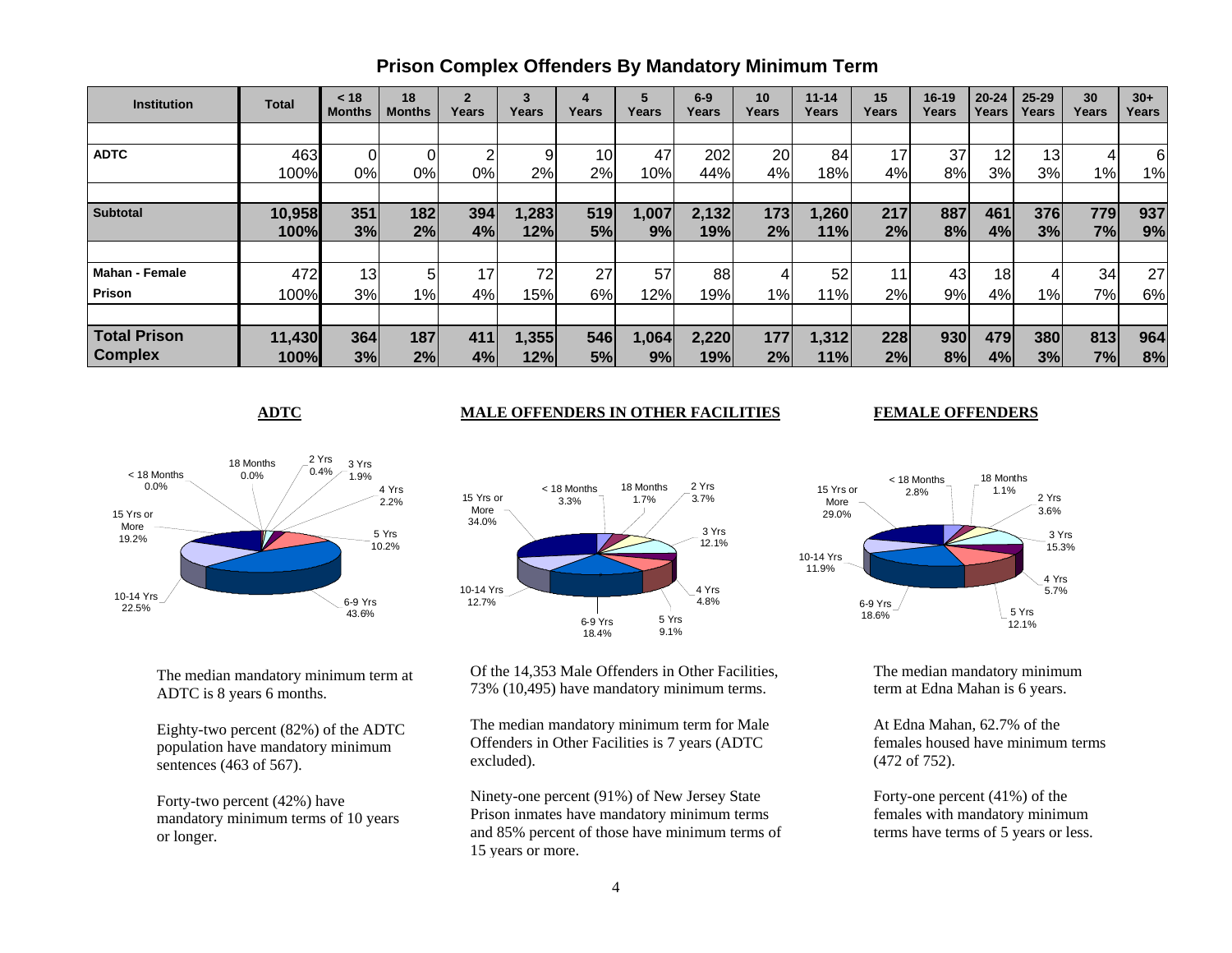# **Youth Complex Offenders By Mandatory Minimum Term**

| <b>Institution</b>         | <b>Total</b> | < 18<br><b>Months</b> | 18<br><b>Months</b> | $\overline{2}$<br>Years | 3<br>Years | 4<br>Years | 5<br>Years     | $6-9$<br>Years | 10<br>Years    | $11 - 14$<br>Years | 15<br>Years    | $16 - 19$<br>Years | $20 - 24$<br>Years | 25-29<br>Years | 30<br>Years    | $30+$<br>Years |
|----------------------------|--------------|-----------------------|---------------------|-------------------------|------------|------------|----------------|----------------|----------------|--------------------|----------------|--------------------|--------------------|----------------|----------------|----------------|
|                            |              |                       |                     |                         |            |            |                |                |                |                    |                |                    |                    |                |                |                |
| <b>Garden State</b>        | 1,344        | 115                   | 30                  | 41                      | 335        | 79         | 208            | 368            | 14             | 88                 | 10             | 36                 | 14                 | $\overline{2}$ |                | $\overline{3}$ |
|                            | 100%         | 9%                    | 2%                  | 3%                      | 25%        | 6%         | 15%            | 27%            | 1%             | 7%                 | 1%             | 3%                 | 1%                 | 0%             | 0%             | 0%             |
| <b>Mountainview</b>        | 752          | 166                   | 32                  | 53                      | 230        | 39         | 104            | 123            | $\mathbf 0$    | 5                  | $\mathbf 0$    | $\mathbf 0$        | $\overline{0}$     | $\overline{0}$ | $\overline{0}$ | $\overline{0}$ |
|                            | 100%         | 22%                   | 4%                  | 7%                      | 31%        | 5%         | 14%            | 16%            | 0%             | 1%                 | 0%             | 0%                 | 0%                 | 0%             | 0%             | 0%             |
| Wagner                     | 404          | 34                    | 6                   | 14                      | 82         | 22         | 55             | 120            | 4              | 53                 | 3              | $\overline{7}$     | $\mathbf{3}$       |                | $\overline{0}$ | 0              |
| <b>Main</b>                | 100%         | 8%                    | 1%                  | 3%                      | 20%        | 5%         | 14%            | 30%            | 1%             | 13%                | 1%             | 2%                 | 1%                 | 0%             | 0%             | 0%             |
| Wagner                     | 162          | 16                    | 6                   | $\overline{3}$          | 33         | 9          | 29             | 41             | 1              | 14                 | $\overline{c}$ | 4                  | $\overline{c}$     | $\overline{0}$ | $\overline{2}$ | 0l             |
| Ad Seg                     | 100%         | 10%                   | 4%                  | 2%                      | 20%        | 6%         | 18%            | 25%            | 1%             | 9%                 | 1%             | 2%                 | 1%                 | 0%             | 1%             | 0%             |
| Wagner                     | 101          | 21                    | 8                   | 6                       | 24         | 3          | $\overline{7}$ | 18             | $\overline{2}$ | 12                 | $\mathbf 0$    | 0                  | 0                  | $\Omega$       | $\overline{0}$ | $\overline{0}$ |
| <b>Minimum Units</b>       | 100%         | 21%                   | 8%                  | 6%                      | 24%        | 3%         | 7%             | 18%            | 2%             | 12%                | 0%             | 0%                 | 0%                 | 0%             | 0%             | 0%             |
| Wagner                     | 667          | 71                    | 20                  | 23                      | 139        | 34         | 91             | 179            | 7              | 79                 | 5              | 11                 | 5                  |                | $\overline{2}$ | $\overline{0}$ |
| <b>Total</b>               | 100%         | 11%                   | 3%                  | 3%                      | 21%        | 5%         | 14%            | 27%            | 1%             | 12%                | 1%             | 2%                 | 1%                 | 0%             | 0%             | $0\%$          |
| <b>Total Youth Complex</b> | 2,763        | 352                   | 82                  | $117$                   | 704        | 152        | 403            | 670            | 21             | 172                | 15             | 47                 | 19                 | 3              | 3              | $\overline{3}$ |
|                            | 100%         | 13%                   | 3%                  | 4%                      | 25%        | 6%         | 15%            | 24%            | 1%             | 6%                 | 1%             | 2%                 | 1%                 | 0%             | 0%             | 0%             |